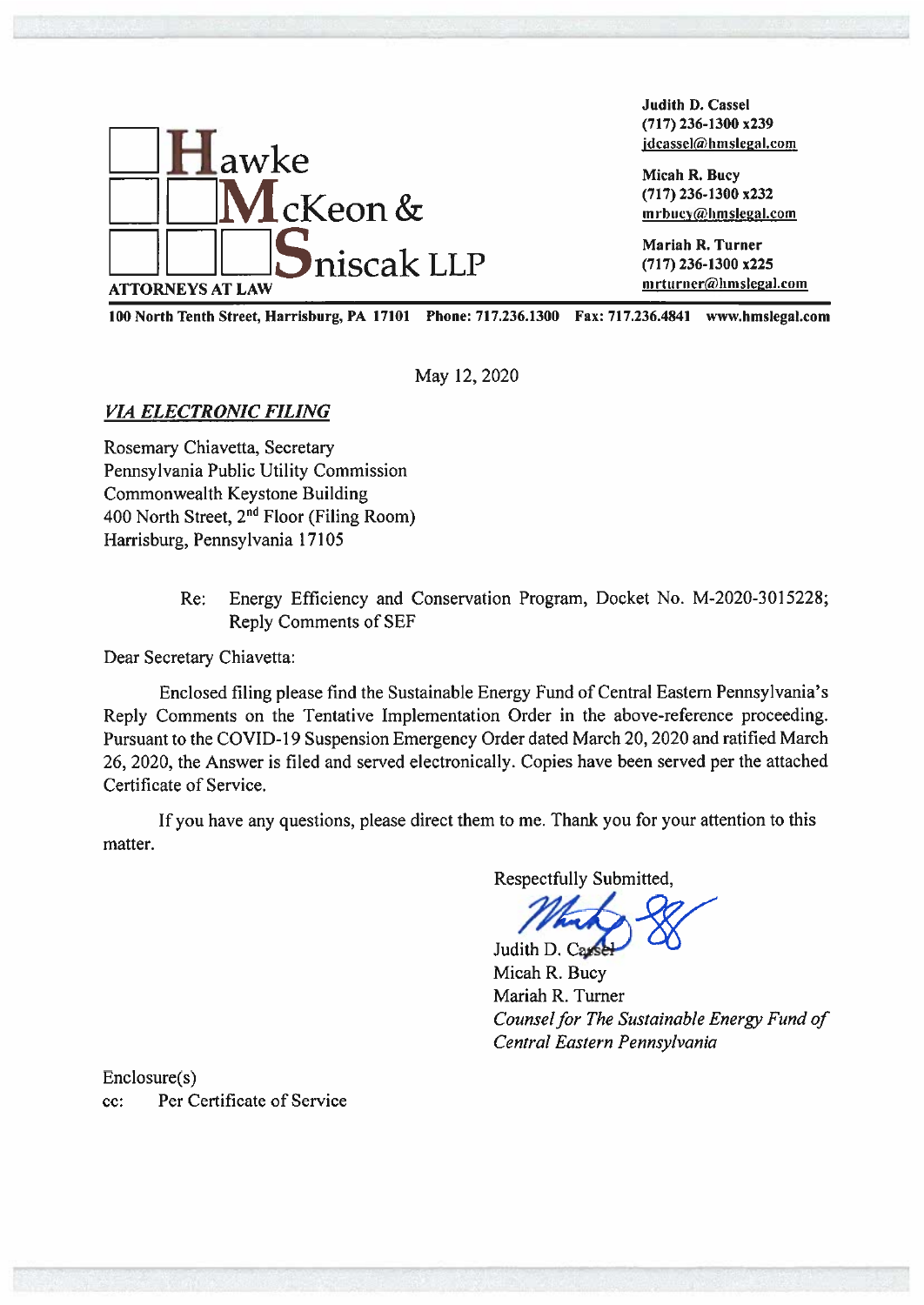## **BEFORE THE PENNSYLVANIA PUBLIC UTILITY COMMISSION**

: : : :

Energy and Efficiency Conservation Program

Docket No. M-2020-3015228

# **REPLY COMMENTS OF THE SUSTAINABLE ENERGY FUND OF CENTRAL EASTERN PENNSYLVANIA ON THE TENTATIVE IMPLEMENTATION ORDER**

**\_\_\_\_\_\_\_\_\_\_\_\_\_\_\_\_\_\_\_\_\_\_\_\_\_\_\_\_\_** 

**\_\_\_\_\_\_\_\_\_\_\_\_\_\_\_\_\_\_\_\_\_\_\_\_\_\_\_\_\_** 

 The Sustainable Energy Fund of Central Eastern Pennsylvania (SEF), by and through its undersigned attorneys in this matter, Hawke McKeon & Sniscak, LLP, files the following Reply Comments in the above-captioned proceeding.

# **I. INTRODUCTION**

On April 27, 2020, the SEF and other interested parties submitted comments to the Public Utility Commission ("Commission" or PUC) in response to the Tentative Implementation Order of Phase IV's Energy Efficiency and Conservation ("EE&C") Program established by Act 129 of 2008. All of the major Electric Distribution Companies ("EDCs"), including PECO Energy ("PECO"), PPL Electric Utilities ("PPL"), Duquesne Light Company ("Duquesne"), and Metropolitan Edison Company, Pennsylvania Electric Company, Pennsylvania Power Company, and West Penn Power Company (collectively, "FirstEnergy Companies"), filed comments. Initial comments were also filed by the Office of Consumer Advocate ("OCA"), the Office of Small Business Advocate ("OSBA"), Enel North America, Inc., Keystone Energy Efficiency Alliance ("KEEA"), the Pennsylvania Department of Environmental Protection ("DEP"), Advanced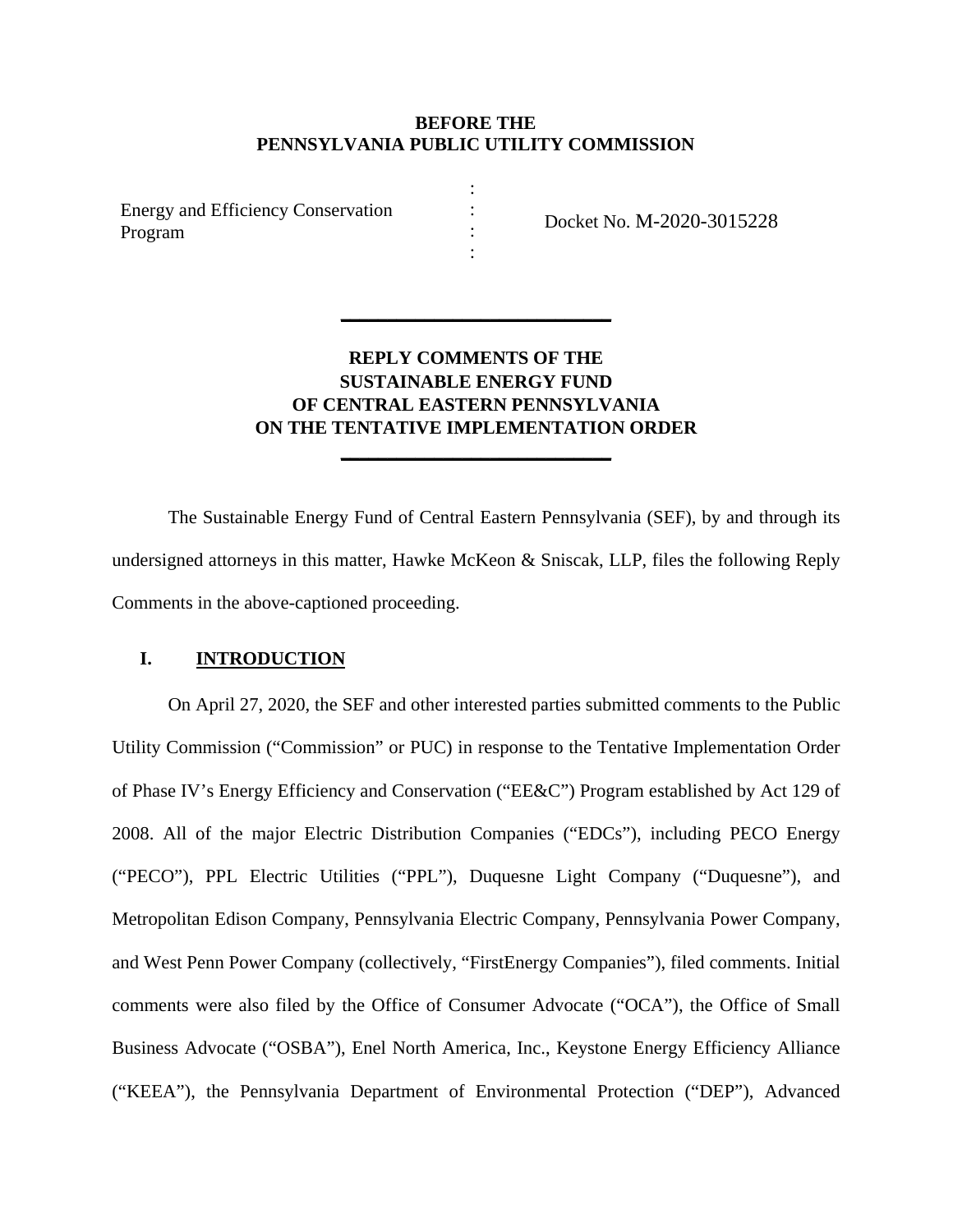Energy Management Alliance ("AEMA"), Energy Efficiency Providers ("EE Providers"), PA Energy Efficiency for All Coalition ("PA-EEFA"), the Housing Alliance of Pennsylvania, Industrial Energy Consumers of Pennsylvania ("IECPA"), All Together Now Pennsylvania ("ATN-PA"), Pennsylvania Energy Consumer Alliance ("PECA"), Met-Ed Industrial Users Group ("MEIUG"), Penelec Industrial Customer Alliance ("PICA"), Philadelphia Area Industrial Energy Users Group ("PAIEUG"), PP&L Industrial Customer Alliance ("PPLICA"), West Penn Power Industrial Intervenors ("WPPII") (along with PECA, MEIUG, PICA, PAIEUG PPLICA, collectively, "Industrial Consumers"), Commission on Economic Opportunity ("CEO"), Environmental Stakeholders, Energy Association of Pennsylvania ("EAP"), PA Weatherization Task Force, the Coalition for Affordable Utility Service and Energy Efficiency in Pennsylvania ("CAUSE-PA"), Ecobee, Russell Zerbo, Oracle Utilities, Andrew J. Melman, Clean Air Board of Central Pennsylvania, and Kenneth Zenkevich.

In response to the initial comments of the Tentative Implementation Order, interested parties are afforded the opportunity to file Reply Comments. SEF submits the following Reply Comments.

#### **II. COMMENTS**

#### A. Delay of Implementation of Phase IV

As the novel coronavirus ("COVID-19") began to spread across the Commonwealth, Governor Tom Wolf issued a statewide Proclamation of Disaster Emergency on March 6, 2020. To help lessen the pandemic's impact, the Commission provided for, in its March 20, 2020 Emergency Order, delays and suspensions of statutory or regulatory requirements that do not exceed 90 days. Because of the unprecedented time and the unknown long-term impacts on the energy industry, if any, some stakeholders have called for a delay in the implementation of Phase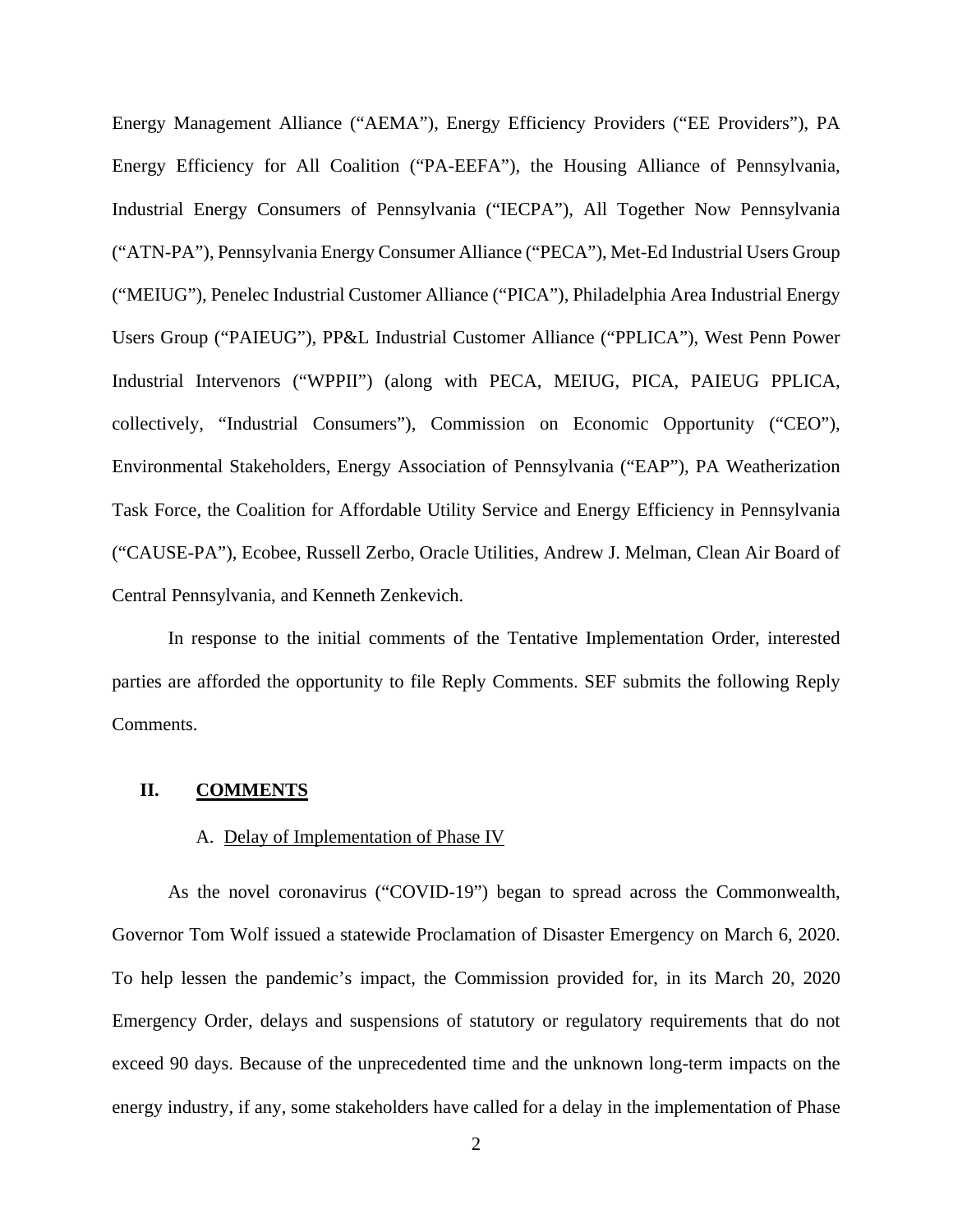IV's EE&C program.<sup>1</sup> Other than the financial impacts suffered from ratepayers, consumers, EDCs, and the Pennsylvania Economy, these interested parties are concerned that, in light of the circumstances, the data collected and used by the Statewide Evaluator (SWE) create assumptions for Phase IV targets that are "no longer relevant or applicable". The IECPA<sup>2</sup>, OCA, and PPL are particularly concerned with the difficulty of determining savings programs that are achievable and that will not require some drastic changes because of some future mandated health and safety requirement(s). While SEF agrees that long-term impacts of COVID-19 are unknown and that there is a possibility of some future restrictions causing issues, the SEF still believes that continuing with the implementation of Phase IV's EE&C program is necessary. SEF supports CAUSE-PA's assertion that the EE&C programs can provide important job opportunities to consumers in desperate need of steady income, aid in boosting the Pennsylvania economy, and lessen financial burdens related to unnecessary energy usage.<sup>3</sup> As it did in its initial Comments, the SEF encourages the Commission to keep incentivizing EDCs to implement consumption reduction programs and protect the primary intent of Act 129, continuous incremental consumption reduction. And although this health crisis has dramatically affected Pennsylvanian's everyday life and will continue to affect lives for the foreseeable future, Governor Wolf has started to ease restrictions which will allow businesses to re-open, workers will return to work, and energy requirements and consumption will increase. As of May 8, 2020, Governor Wolf has announced that more than half of the state's counties may begin a phased re-opening.

<sup>1</sup> IECPA Comments at 2-3; OCA Comments at 1-2; Industrial Consumers Comments at 2; PPL Comments at 5-6.

<sup>2</sup> IECPA filed a separate petition for relief to, among other things, suspend the implementation of Phase IV and extend Phase III for 270 days. SEF is separately filing an answer in opposition to IECPA's petition.

<sup>3</sup> CAUSE-PA Comments at 3-5.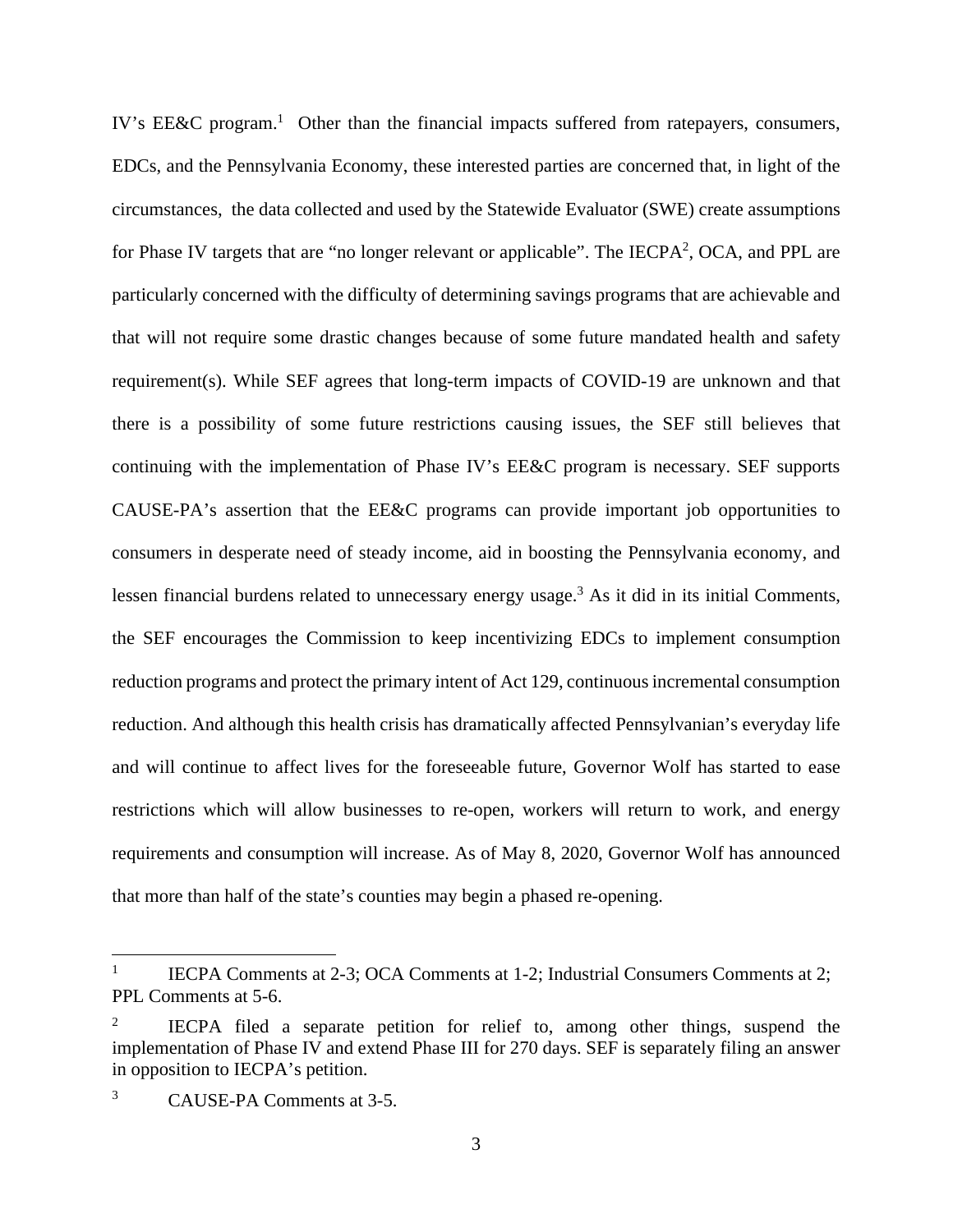A related issue involves EAP urging the Commission, for Phase IV, to address the impacts of COVID-19 and create a process for relief that provides EDCs the flexibility to amend targets or other requirements during unforeseen circumstances beyond the control of the utility.<sup>4</sup> SEF disagrees that such a process is needed, but if such a process is adopted, SEF urges the Commission to: (1) prohibit any such petitioner from seeking expedited review, and (2) require an evidentiary hearing before the full Commission.

#### B. Consumption Reduction Targets

In its Comments, SEF requested that the energy consumption targets should be increased by 12.5% for each EDC because historically, the actual acquisition costs during Phase II and thus far in Phase III have been significantly lower than projections. As SEF and PA-EEFA supplied in their initial Comments, the Phase IV targets are 26% less on average than the Phase III targets.<sup>5</sup> Because SEF believes the SWE's assumption for average projected acquisitions are high, SEF agrees with CAUSE-PA that annual reduction targets should be at 15% of an EDC's total savings targets.<sup>6</sup>

In response to the Commission's proposal to require EDCs to "achieve at least 15 percent" of their energy savings targets in each program year, PECO proposes that such a requirement be softened to permit an EDC to "approach" 15% annual reductions in each year of Phase IV.<sup>7</sup> SEF disagrees with PECO's proposal that EDCs, who have been participating in the Act 129 Program for ten years and will likely rollover many of its Phase III programs into Phase IV, need to lower

<sup>4</sup> EAP Comments at 2-7.

<sup>5</sup> PA-EEFA Comments at 6-7.

<sup>6</sup> CAUSE-PA Comments at 5-6.

<sup>7</sup> PECO Comments at 3—4.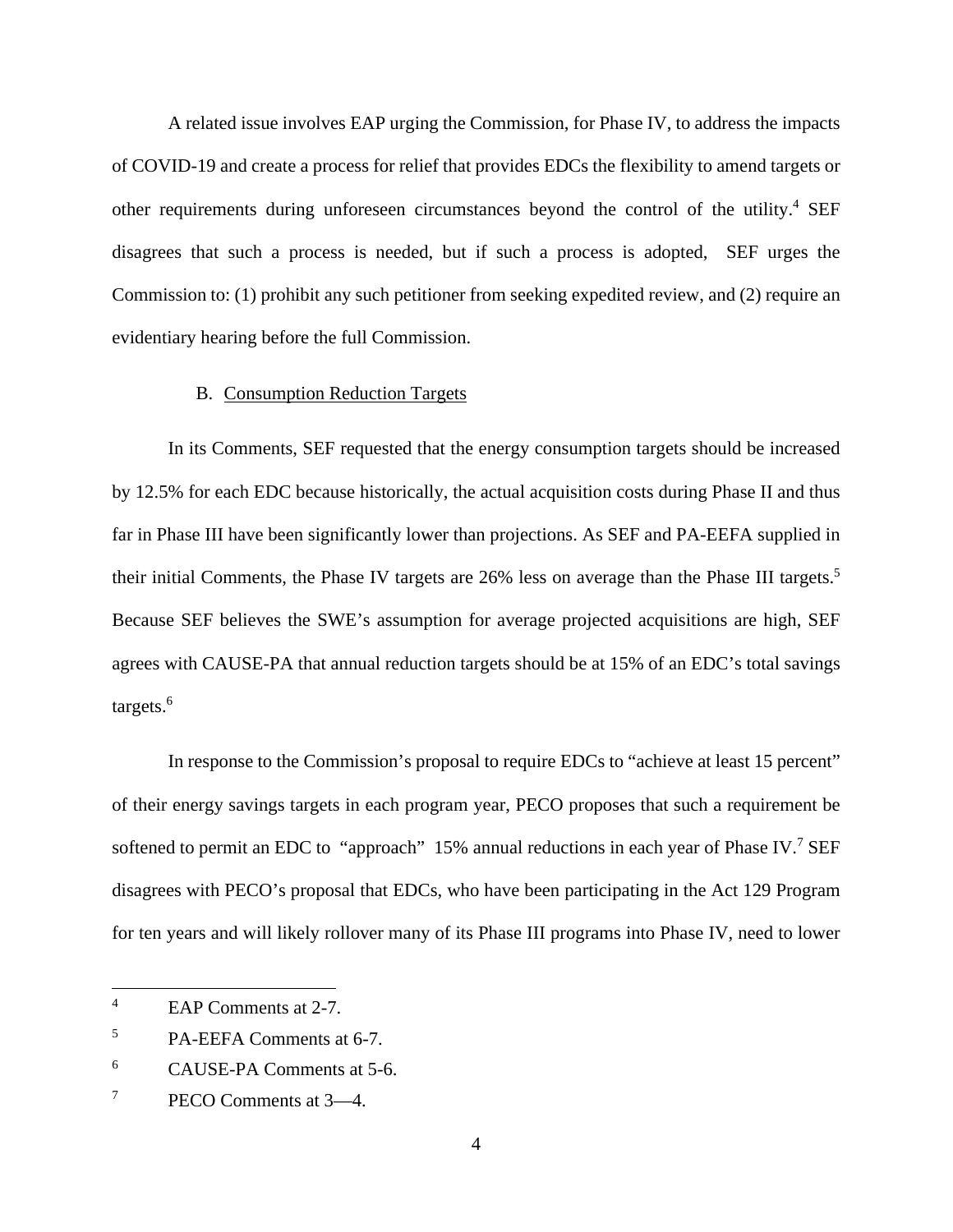the annual goals. Moreover, PECO's suggestion that EDCs "approach" a 15% annual reduction target is undefined, not objective, and has the potential to cause unnecessary litigation in the future. The Commission should loosen the EDC's annual requirements.

### C. Carryover Savings

In Commissioner Place's Statement, he specifically requested comments on carryover of excess Phase III savings to Phase IV, because some EDCs would have achieved as much as 75% of the proposed Phase IV consumption reduction targets before any programs were implemented.<sup>8</sup> The Industrial Customers submitted that there should be no limitation on the Phase III excess savings to carry over to Phase IV because these limitations deny ratepayers the opportunity to achieve the maximum value of efficiency savings the consumers previously paid-for.<sup>9</sup> KEEA suggested that the Commission allow EDCs to carryover 50% of excess Phase III savings to Phase IV to prevent programs from going dark while motivating the EDCs to exceed their targets.10 The Environmental Stakeholders suggested that any excess savings from Phase III should be refunded to ratepayers instead of carrying over to Phase IV.

As it did in its initial Comments, SEF encourages the Commission to adopt a limit of 25% of excess Phase III savings to carry over to the first year of Phase IV. SEF supports permitting some carryover savings because a balance is needed to incentivize the EDCs to continue seeking energy savings in Phase III once its savings targets are achieved. However, the savings carryover needs to be limited so that EDCs are still compelled to seek new energy savings in Phase IV. SEF

<sup>8</sup> *Phase IV Tentative Implementation Order*, Statement of Commissioner Place, page 1, Docket No. M-2020-3015228, entered Mar.12, 2020.

<sup>9</sup> Industrial Consumers Comments at 23-24.

<sup>10</sup> KEEA Comments at 12-13.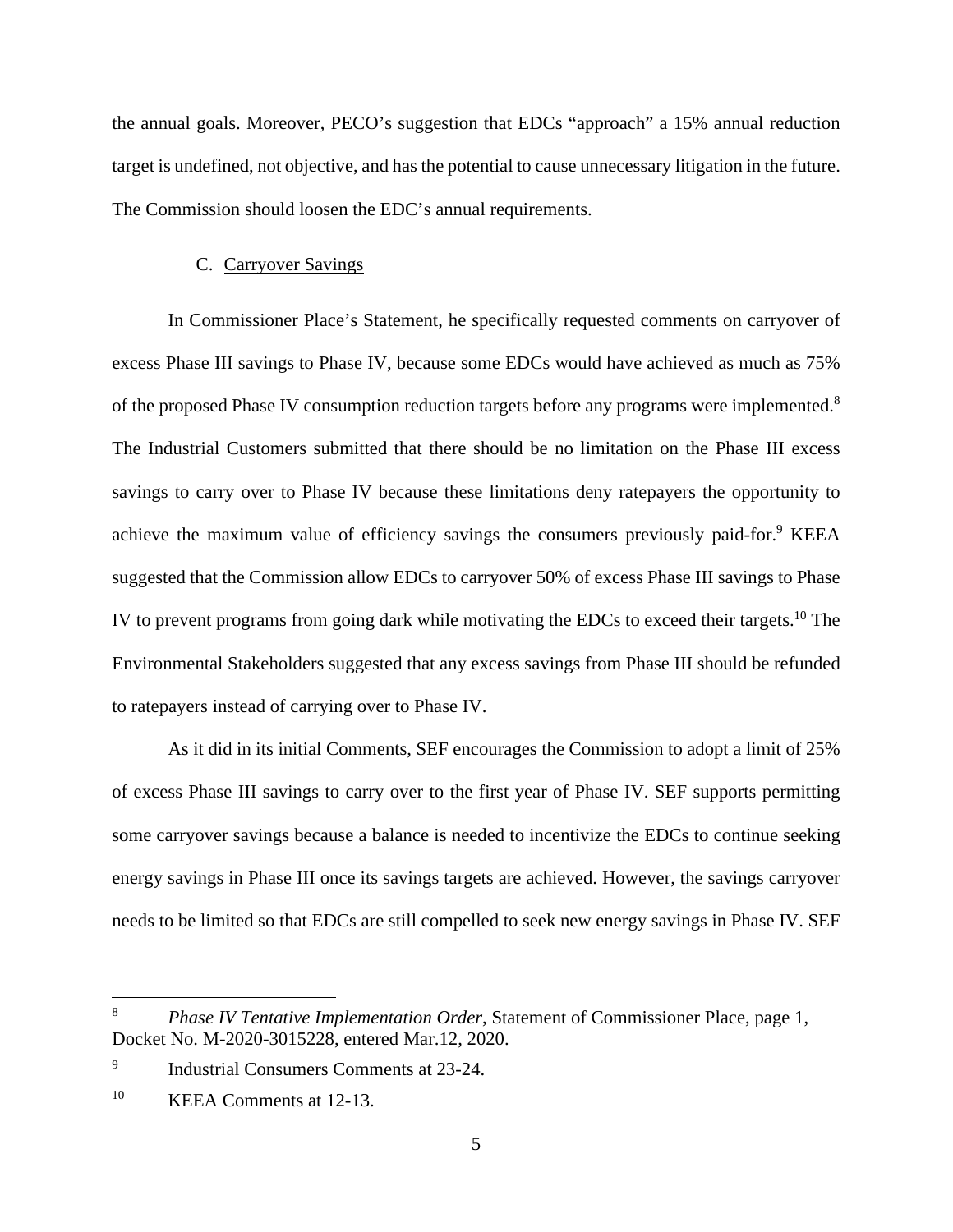proposes that EDCs be permitted to carryover 25% of their excess Phase III savings into Phase IV and believes this strikes the necessary balance. SEF believes that KEEA's 50% carryover savings is too high while the Industrial Consumers' proposal to allow unlimited carryover savings runs counter to the spirit and intent of Act 129's continuous consumption reduction mandate.

#### III. **CONCLUSION**

The SEF thanks the Commission for the opportunity to submit these Reply Comments as part of the effort to establish the Phase IV EE&C Program and looks forward to a successful partnership with the Commission, EDCs, and Stakeholders in that effort.

Respectfully submitted,

Judith D. Cassel, I.D. No. 209393 Micah R. Bucy, I.D. No. 320196 Mariah R. Turner, I.D. No. 327840 Hawke McKeon & Sniscak LLP 100 North Tenth Street Harrisburg, PA 17101 P: (717) 236-1300 F: (717) 236-4841 E: idcassel@hmslegal.com  $mrbucy@hmslegal.com$ mrturner@hmslegal.com

Counsel for The Sustainable Energy Fund of Central Eastern Pennsylvania

Date: May 12, 2020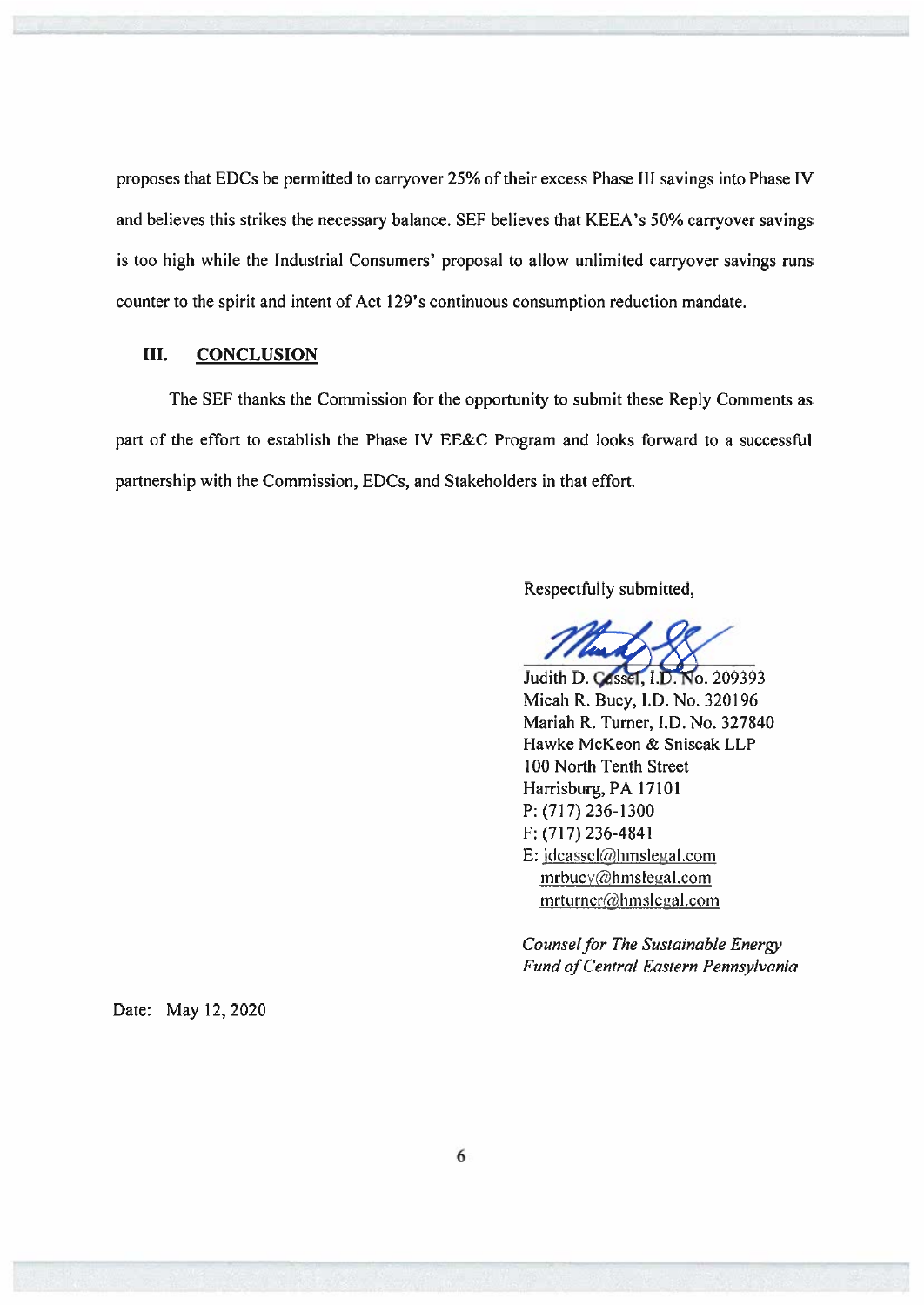# **BEFORE THE PENNSYLVANIA PUBLIC UTILITY COMMISSION**

: : : :

Energy and Efficiency Conservation Program

Docket No. M-2020-3015228

### **CERTIFICATE OF SERVICE**

I hereby certify that I have this day served a true and correct copy of the foregoing document upon the parties, listed below, in accordance with the requirements of 52 Pa. Code § 1.54 (relating to service by a party) and the Commission's March 26, 2020 COVID-19 Suspension Emergency Order.

### *VIA ELECTRONIC MAIL*

Darryl A. Lawrence, Esq. Tanya J. McCloskey, Esq. Office of Consumer Advocate 555 Walnut Street 5th Floor Forum Place Harrisburg, PA 17101 DLawrence@paoca.org tmccloskey@paoca.org

Anthony E. Gay, Esq. Jack R. Garfinkle, Esq. PECO Energy Company 2301 Market Street P.O. Box 8699 Philadelphia, PA 19101 Anthony.gay@exeloncorp.com Jack.garfinkle@exeloncorp.com John R. Evans, Esq. Office of Small Business Advocate 555 Walnut Street 1<sup>st</sup> Floor Forum Place Harrisburg, PA 17101 jorevan@pa.gov

Devin T. Ryan, Esq. David B. MacGregor, Esq. Kimberly A. Klock, Esq. Michael J. Shafer, Esq. PPL Electric Utilities Corporation 17 North Second Street, 12<sup>th</sup> Floor Harrisburg, PA 17101 dryan@postschell.com dmacgregor@postschell.com kklock@pplweb.com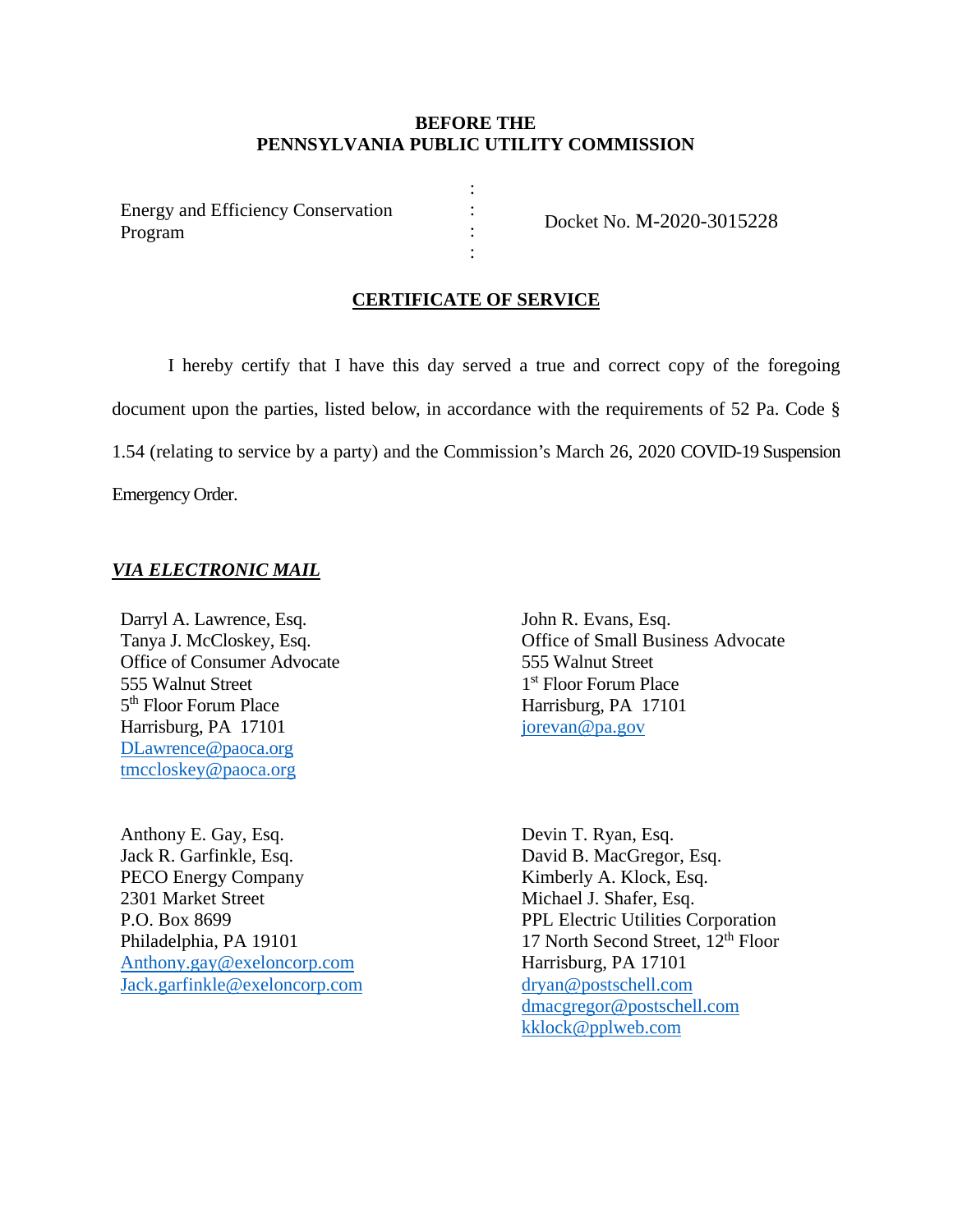Lindsay A. Baxter Duquesne Light Company 411 Seventh Avenue, Mail Drop 15-7 Pittsburgh, PA 15219 lbaster@duqlight.com

Russell Zerbo 1330 S Melville St. Philadelphia, PA 19143 rzerbo@cleanair.org

Pamela C. Polacek, Esq. Kenneth R. Stark, Esq. Jo-Anne Thompson, Esq. McNees Wallace & Nurick LLC 100 Pine Street Harrisburg, PA 17108 ppolacek@mcneeslaw.com kstark@mcneeslaw.com jthompson@mcneeslaw.com *Counsel for Industrial Customers* 

Brent Groce 325 S 25<sup>th</sup> Street Philadelphia, PA 19103 brent@alltogethernowpa.org

Derrick Price Williamson, Esq. Barry A. Naum, Esq. SPILMAN, THOMAS & BATTLE, PLLC 1100 Bent Creek Boulevard, Suite 101 Mechanicsburg, PA 17050 dwilliamson@spilmanlaw.com bnaum@spilmanlaw.com *Counsel for Industrial Energy Consumers of Pennsylvania* 

Bruce Campbell Director of Regulatory Affairs CPower 1001 Fleet St., Suite 400 Baltimore, MD 21202 Bruce.campbell@CPOwerenergyManagement.com John L. Munscho, Esq. FirstEnergy Service Company 800 Cabin Hill Drive Greensburg, PA 15601 jmunsch@firstenergycorp.com

John W. Sweet, Esq. Elizabeth R. Marx, Esq. Ria Pereira, Esq. 118 Locust Street Harrisburg, PA 17101 pulp@palegalaid.net *Counsel for CAUSE-PA*  Joseph L Vullo, Esq. 1460 Wyoming Avenue Forty Fort, PA 19804 jvullo@bvrrlaw.com *Counsel for CEO* 

Thomas Y. Au Clean Air Board of Central Pennsylvania 528 Garland Drive Carlisle, PA 17013 CleanAirBoard@gmail.com

Phyllis Chamberlain Housing Alliance of Pennsylvania 710 Fifth Avenue, Suite 1000 Pittsburgh, PA 15219 phyllis@housingalliancepa.org

Katherine Hamilton Advanced Energy Management Alliance 1701 Rhode Island Ave., NW Washington, DC 20036 katherine@aem-alliance.org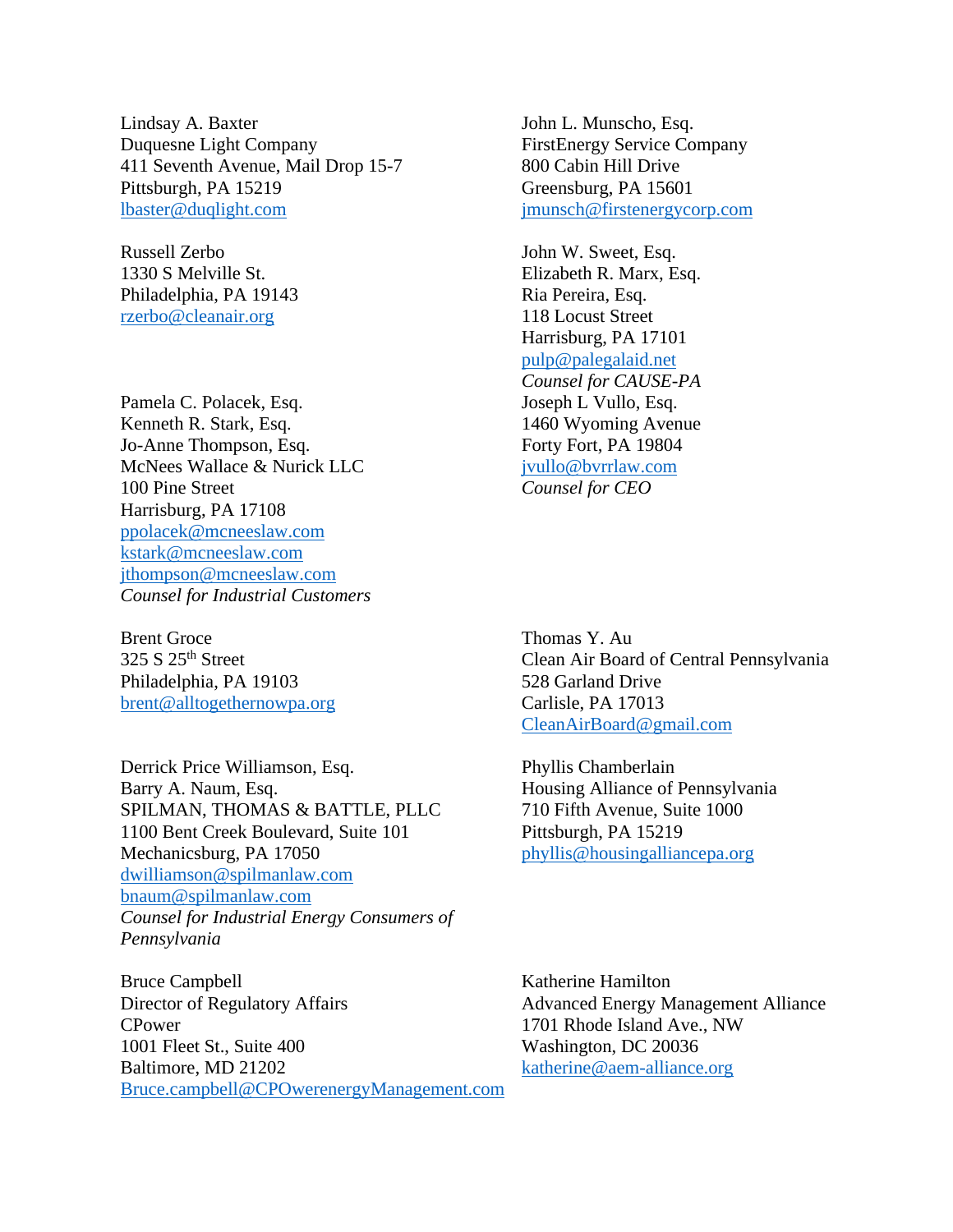Julian Boggs Policy Director Keystone Energy Efficiency Alliance 14 S 3<sup>rd</sup> Street Philadelphia, PA 19106 jboggs@keealliance.org

Alli Gold Roberts Ceres 99 Chauncy Street, 6<sup>th</sup> Floor Boston, MA 02111 goldrobers@ceres.org

Devin McDougall **Earthjustice** 1617 John F. Kennedy Blvd., Suite 1130 Philadelphia, PA 19103 dmcdougall@earthjustice.org

Mark Szybist Natural Resources Defense Council 1152 15th Street NW, Suite 300 Washington, DC 20005 mszybist@nrdc.org

Logan Welde Clean Air Council 135 S 19th St, Suite 300 Philadelphia, PA 19103 lwelde@cleanair.org

Rabbi Julie Greenberg POWER: An Interfaith Movement 1429 N. 11th St. Philadelphia, PA 19121 jgreenberg@powerphiladelphia.org Brian Kauffman Greg Geller Enel North America, Inc. One Marina Park Drive Boston, MA 02210 Brian.Kauffman@enel.com Greg.geller@enel.com

Terrance J. Fitzpatrick Donna M.J. Clark Energy Association of Pennsylvania 800 N Third Street, Suite 205 Harrisburg, PA 17102 tfitzpatrick@energypa.org dclark@energypa.org

Tom Schuster Sierra Club, Pennsylvania Chapter P.O. Box 1621 Johnstown, PA 15907 tom.schuster@sierraclub.org

Rob Altenburg Citizens for Pennsylvania's Future 610 N 3rd St Harrisburg PA 17101 altenburg@pennfuture.org

Zakia Elliot Philadelphia Climate Works P.O. Box 606 Harrisburg, PA 17108 zakia.elliott@sierraclub.org

Mitch Chanin Steering Committee Member 350 Philadelphia 124 Tomlinson Road Philadelphia, PA 19116 350philadelphia@gmail.com

 Kenneth Zenkevich 1313 Macon Avenue Pittsburgh, PA 15218 Ken.zenkevich@icloud.com